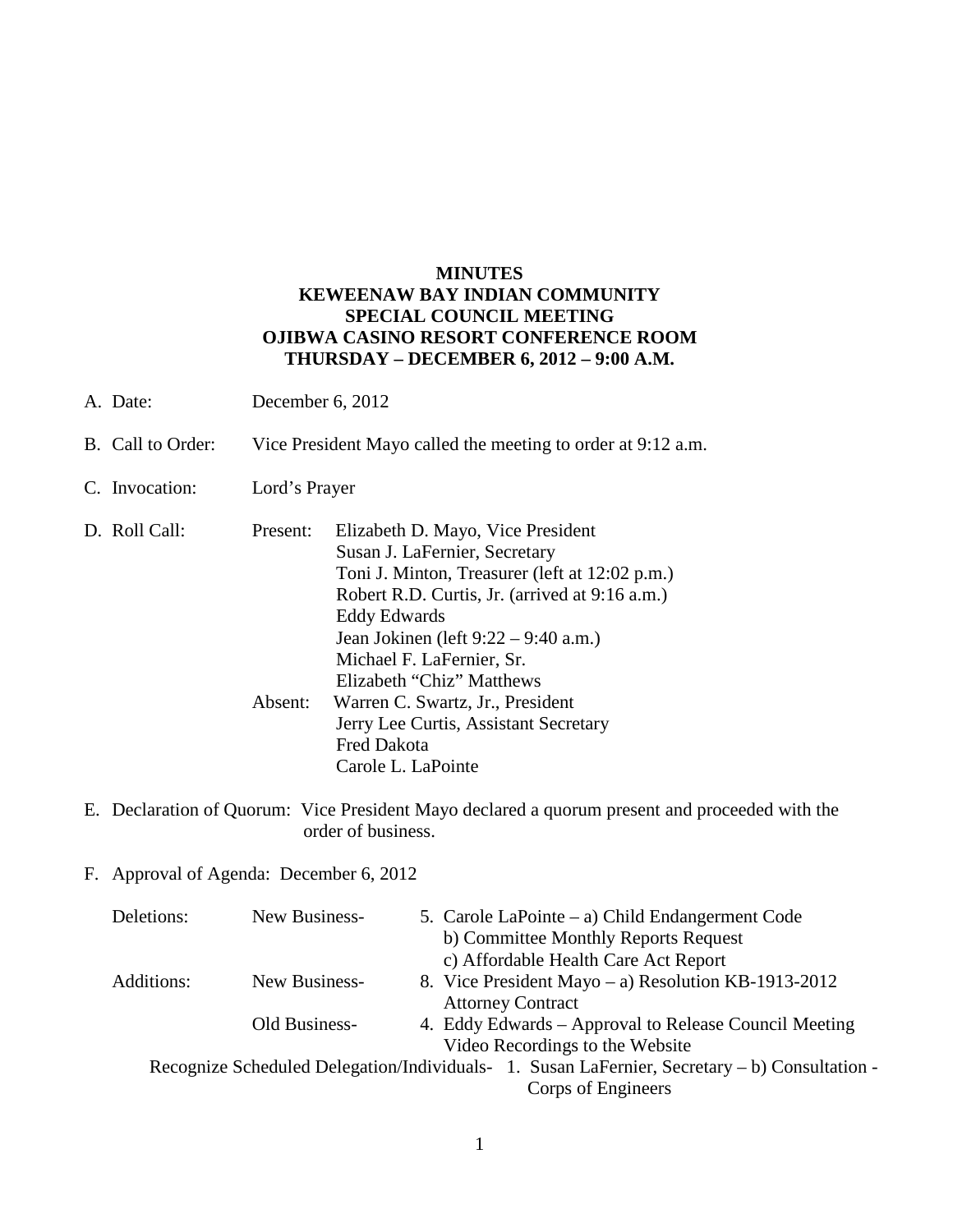**MOTION MADE BY TONI J. MINTON TO APPROVE THE AGENDA WITH THE CHANGES. SUPPORTED BY ELIZABETH "CHIZ" MATTHEWS. SIX IN FAVOR (Susan J. LaFernier, Toni J. Minton, Eddy Edwards, Jean Jokinen, Michael F. LaFernier, Sr., Elizabeth "Chiz" Matthews), OPPOSED - 0, ABSTAINING - 0, FIVE ABSENT (Warren C. Swartz, Jr., Jerry Lee Curtis, Robert R.D. Curtis, Jr., Fred Dakota, Carole L. LaPointe), MOTION CARRIED.**

## **R.D. Curtis arrived at 9:16 a.m.**

- G. For Your Information:
	- 1. Photo Shoot with the Copper Country Squadron Civil Air Patrol Mike Roth and Donald Elmblad (\$2,500.00 Donation)
	- 2. K.B. Ojibwa Housing Authority (OHA) Annual Report FY2012
- H. Recognize Scheduled Delegation/Individuals:
	- 1. Jessica Koski, NRD Mining Tech Assistant
		- a) Presentation of Transcript from Jeffery Loman regarding an interview with a former Celotex log yard Supervisor in 1974
		- b) Susan LaFernier, Secretary Consultation Corps of Engineers regarding the proposed water intake line in Lake Superior in Ironwood Township, Michigan by the Gogebic Range Water Authority for the Orvana Copperwood Mine

#### **Jean Jokinen left at 9:22 a.m.**

**MOTION MADE BY EDDY EDWARDS TO DIRECT THE NATURAL RESOURCES DEPARTMENT TO INITIATE A LETTER REQUESTING A GOVERNMENT-TO-GOVERNMENT CONSULTATION TO THE ARMY CORPS OF ENGINEERS ASSOCIATED WITH THE COPPERWOOD MINE. SUPPORTED BY ROBERT R.D. CURTIS, JR. SIX IN FAVOR (Susan J. LaFernier, Toni J. Minton, Robert R.D. Curtis, Jr., Eddy Edwards, Michael F. LaFernier, Sr., Elizabeth "Chiz" Matthews), OPPOSED - 0, ABSTAINING - 0, FIVE ABSENT (Warren C. Swartz, Jr., Jerry Lee Curtis, Fred Dakota, Jean Jokinen, Carole L. LaPointe), MOTION CARRIED.**

#### **Jean Jokinen returned at 9:40 a.m.**

- I. Old Business:
	- 1. Pam Nankervis, NRD Wildlife Biologist Final KBIC Wolf Management Plan Review on November 29 the SB 1350 Wolf Bill passed and now goes to the House

The Council consensus was not to allow wolf hunting on the reservation. There are two options to consider which are to declare the reservation a "Wolf Sanctuary" or to bring Code amendments forward through the Legislative Process.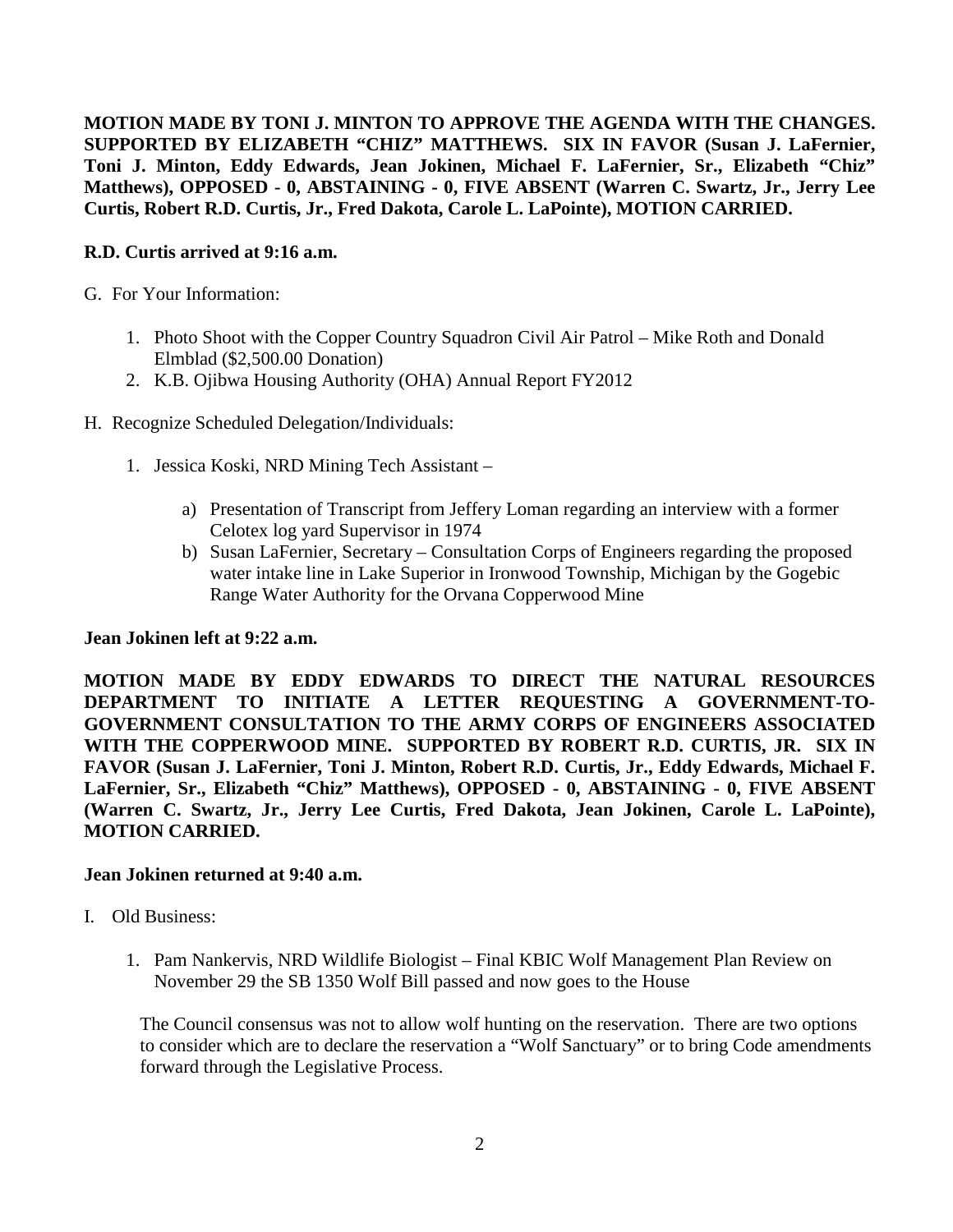- 2. Brad Dakota, Chief Judge
	- a) Tribal Court Christmas Party Clarification

Brad clarified that the Tribal Court Christmas Party is a Law Enforcement and other agencies to promote their justice system Party, not a Departmental Party. Employees have a choice of which Christmas party to attend for eligibility of prizes.

b) Appellate Court Justice Appointment

Judge Mechin's term has expired and the Council will look into the selection process to fill the vacancy.

3. Larry Denomie III, CEO – Ferrellgas, L.P. Options/Provider Service Agreement

**MOTION MADE BY EDDY EDWARDS TO DIRECT STAFF TO DEVELOP A CONTRACT WITH LACOURT GAS WITH THE GUARANTEED PRICING AS PRESENTED. SUPPORTED BY MICHAEL F. LAFERNIER, SR. SEVEN IN FAVOR (Susan J. LaFernier, Toni J. Minton, Robert R.D. Curtis, Jr., Eddy Edwards, Jean Jokinen, Michael F. LaFernier, Sr., Elizabeth "Chiz" Matthews), OPPOSED - 0, ABSTAINING - 0, FOUR ABSENT (Warren C. Swartz, Jr., Jerry Lee Curtis, Fred Dakota, Carole L. LaPointe), MOTION CARRIED.**

4. Eddy Edwards – Approval to Release Council Meeting Video Recordings to the KBIC Website

**MOTION MADE BY EDDY EDWARDS TO APPROVE THE OPEN SESSION MEETINGS TO BE PLACED ON THE WEBSITE STARTING WITH SEPTEMBER 2012 AND ADD SUSAN LAFERNIER'S FRIENDLY AMENDMENT TO WORK ON A FORMAL POLICY. SUPPORTED BY MICHAEL F. LAFERNIER, SR. SEVEN IN FAVOR (Susan J. LaFernier, Toni J. Minton, Robert R.D. Curtis, Jr., Eddy Edwards, Jean Jokinen, Michael F. LaFernier, Sr., Elizabeth "Chiz" Matthews), OPPOSED - 0, ABSTAINING - 0, FOUR ABSENT (Warren C. Swartz, Jr., Jerry Lee Curtis, Fred Dakota, Carole L. LaPointe), MOTION CARRIED.**

#### **Break: 10:29 – 10:45 a.m.**

- J. New Business:
	- 1. Evelyn Ravindren, Parks and Recreation Chair/Suzanne Jondreau/Allen Gauthier/Rodney Loonsfoot – Campground Road Pavement. Work will not begin until Spring. The committee listed 6 reasons why they suggested the loop design instead of a turnabout at the Marina.

**MOTION MADE BY SUSAN J. LAFERNIER TO APPROVE THE REQUEST OF THE PARKS AND RECREATION COMMITTEE OF CHANGING THE ROAD DESIGN TO A ONE-WAY LOOP. SUPPORTED BY ROBERT R.D. CURTIS, JR. SEVEN IN FAVOR (Susan J. LaFernier, Toni J. Minton, Robert R.D. Curtis, Jr., Eddy Edwards, Jean Jokinen, Michael F. LaFernier, Sr., Elizabeth "Chiz" Matthews), OPPOSED - 0, ABSTAINING - 0, FOUR ABSENT (Warren C. Swartz, Jr., Jerry Lee Curtis, Fred Dakota, Carole L. LaPointe), MOTION CARRIED.**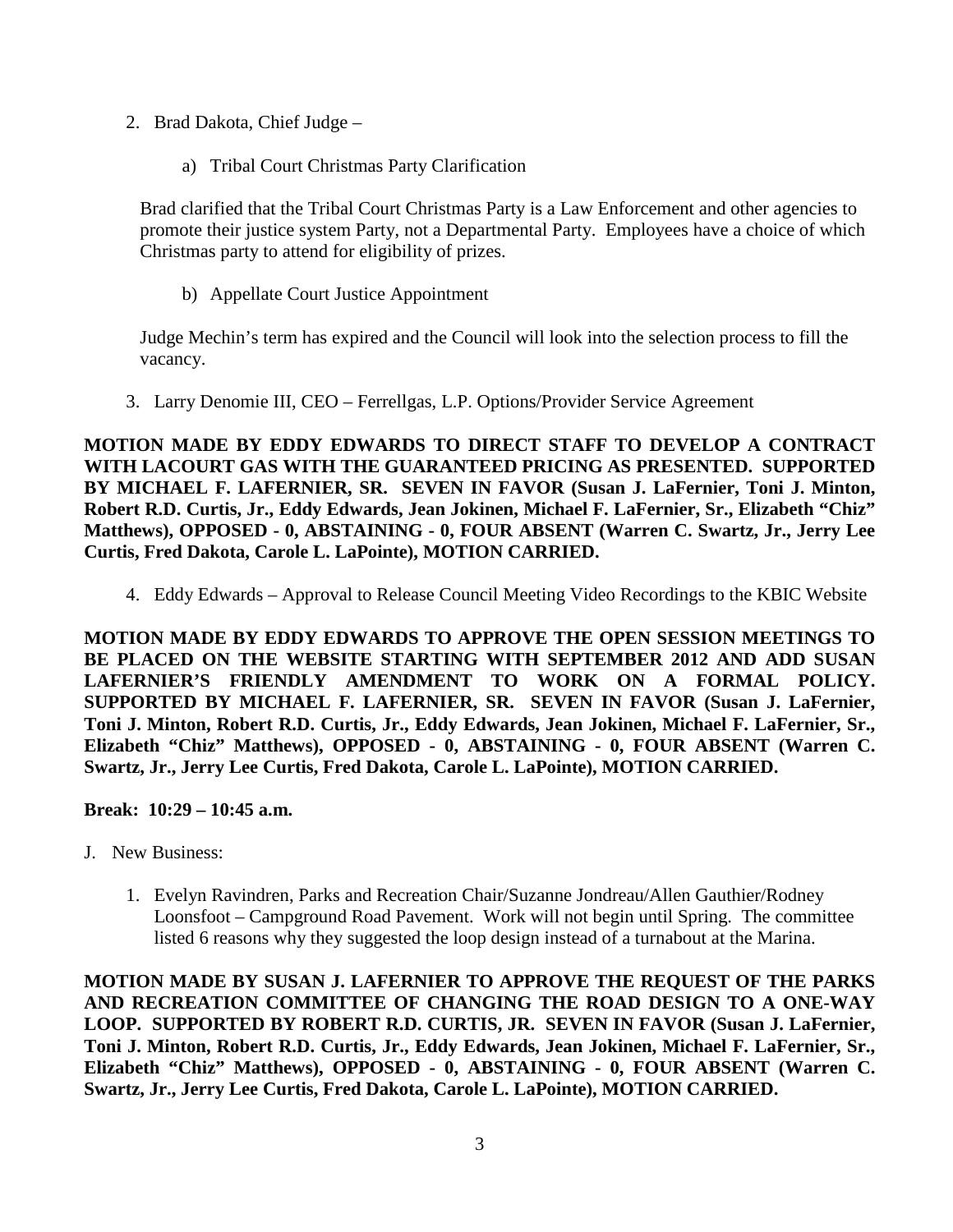Bruce LaPointe was present to explain modifications to his budget.

2. Katherine Kruse, NRD Environmental Response Program Specialist/Char Spruce - Extension of the Memorandum of Agreement with the Northwest Wisconsin Regional Planning Commission until December 2015 for (2) Household Hazardous Waste Collection Events

**MOTION MADE BY EDDY EDWARDS TO APPROVE AN AMENDMENT TO THE MOA WITH THE NORTHWEST WISCONSIN REGIONAL PLANNING COMMISSION FOR AN EXTENSION THROUGH DECEMBER 31, 2015. SUPPORTED BY SUSAN J. LAFERNIER. SEVEN IN FAVOR (Susan J. LaFernier, Toni J. Minton, Robert R.D. Curtis, Jr., Eddy Edwards, Jean Jokinen, Michael F. LaFernier, Sr., Elizabeth "Chiz" Matthews), OPPOSED - 0, ABSTAINING - 0, FOUR ABSENT (Warren C. Swartz, Jr., Jerry Lee Curtis, Fred Dakota, Carole L. LaPointe), MOTION CARRIED.**

- 3. Janice Halverson, CNAP Director
	- a) LIHEAP Update
	- b) Senior/Disabled Heating Assistance Program Proposed Amendment

**MOTION MADE BY SUSAN J. LAFERNIER TO APPROVE A TEMPORARY AMENDMENT TO THE SENIOR/DISABLED HEATING ASSISTANCE PROGRAM TO PROVIDE THE SAME ELECTRICITY AMOUNT THAT WAS PAID BY THE LIHEAP DAP PROGRAM FOR THEIR HEATING AND TO AMEND THE LIHEAP DAP PLAN TO INCLUDE ELECTRICITY COSTS AND BRING BACK THE INCOME GUIDELINES SHOWING THE CHANGES FROM LAST YEAR'S PLAN TO THIS YEAR FOR NEXT WEEK'S MEETING. SUPPORTED BY MICHAEL F. LAFERNIER, SR. SEVEN IN FAVOR (Susan J. LaFernier, Toni J. Minton, Robert R.D. Curtis, Jr., Eddy Edwards, Jean Jokinen, Michael F. LaFernier, Sr., Elizabeth "Chiz" Matthews), OPPOSED - 0, ABSTAINING - 0, FOUR ABSENT (Warren C. Swartz, Jr., Jerry Lee Curtis, Fred Dakota, Carole L. LaPointe), MOTION CARRIED.**

**Lunch: 12:01 – 1:07 p.m.** 

#### **Toni Minton left at 12:02 p.m.**

4. Chris Chosa, THPO Director (not present)/Gary Loonsfoot, Jr. – Renewal of Earl Otchingwanigan Services Agreement/Amendments to provide language revitalization and preservation services for one year

**MOTION MADE BY JEAN JOKINEN TO APPROVE THE SERVICES AGREEMENT WITH EARL OTCHINGWANIGAN. SUPPORTED BY ROBERT R.D. CURTIS, JR. SIX IN FAVOR (Susan J. LaFernier, Robert R.D. Curtis, Jr., Eddy Edwards, Jean Jokinen, Michael F. LaFernier, Sr., Elizabeth "Chiz" Matthews), OPPOSED - 0, ABSTAINING - 0, FIVE ABSENT (Warren C. Swartz, Jr., Jerry Lee Curtis, Toni J. Minton, Fred Dakota, Carole L. LaPointe), MOTION CARRIED.**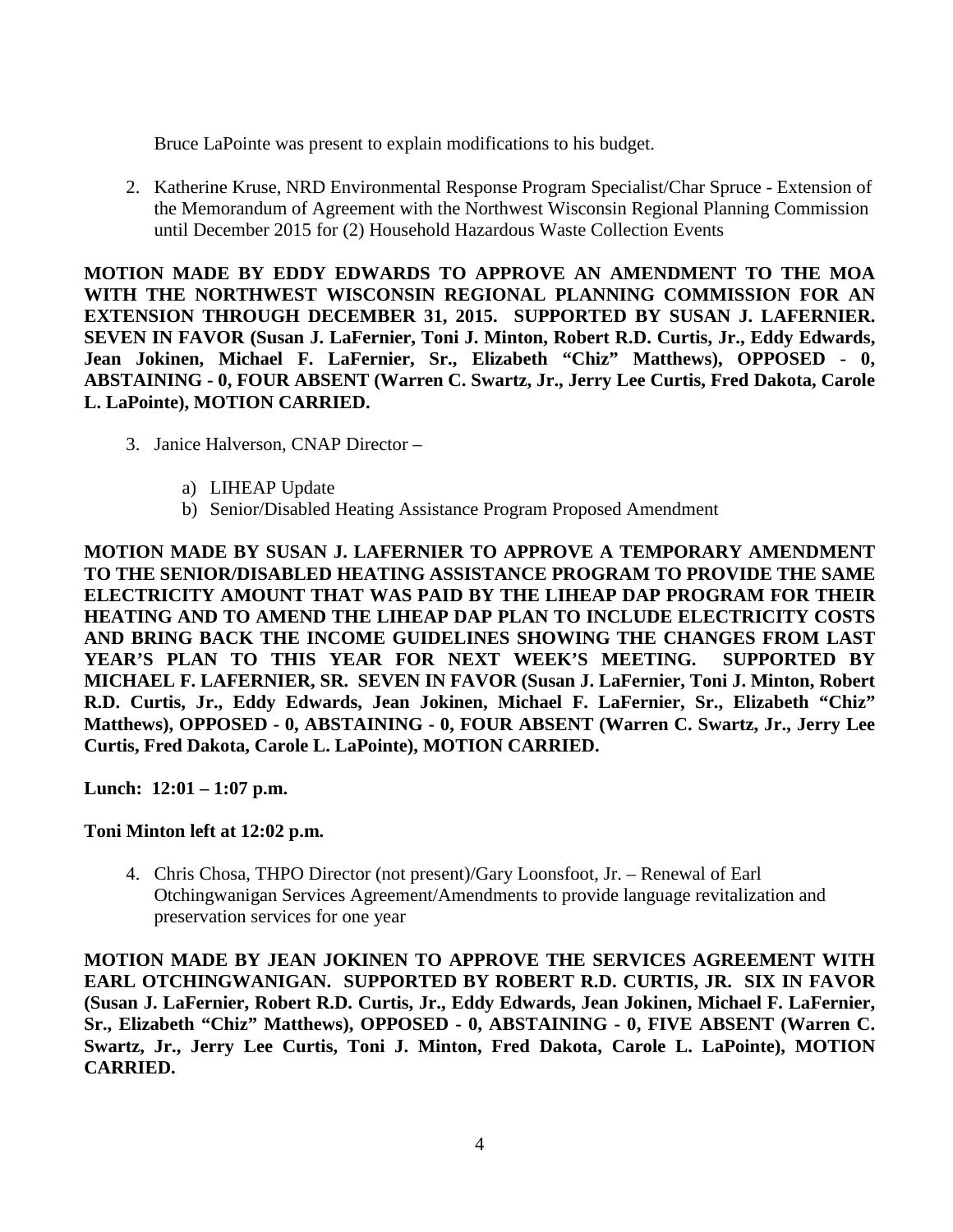Chuck Miller will be recording documentaries for the Tribe to include history, language, and stories.

5. Toni Minton, Treasurer (not present)/Vice President Mayo/David Haataja present – Donation Request from Casino Employees for EMT Training – the classes begin on January 8, 2013.

**MOTION MADE BY JEAN JOKINEN TO APPROVE ASHLEY SHALIFOE AND ZELINA HUHTA TO ATTEND EMT CLASSES IN THE AMOUNT OF \$1,300.00 EACH AND REQUIRE THEM TO COMPLETE THE COURSE OR RETURN THE FUNDING. SUPPORTED BY MICHAEL F. LAFERNIER, SR. SIX IN FAVOR (Susan J. LaFernier, Robert R.D. Curtis, Jr., Eddy Edwards, Jean Jokinen, Michael F. LaFernier, Sr., Elizabeth "Chiz" Matthews), OPPOSED - 0, ABSTAINING - 0, FIVE ABSENT (Warren C. Swartz, Jr., Jerry Lee Curtis, Toni J. Minton, Fred Dakota, Carole L. LaPointe), MOTION CARRIED.**

An agreement will be developed to acknowledge repayment if the course is not completed.

- 6. Larry Denomie III, CEO Weekly Update
- 7. Vice President Mayo –

Resolution KB-1913-2012 for one year

a) Lindy Grell Tribal Attorney/Tribal Prosecuting Attorney Employment Agreement –

**MOTION MADE BY EDDY EDWARDS TO APPROVE RESOLUTION KB-1913-2012 WHICH GOVERNS THE EMPLOYMENT AGREEMENT FOR THE TRIBAL ATTORNEY/TRIBAL PROSECUTING ATTORNEY LINDY GRELL. SUPPORTED BY ROBERT R.D. CURTIS, JR. FIVE IN FAVOR (Robert R.D. Curtis, Jr., Eddy Edwards, Jean Jokinen, Michael F. LaFernier, Sr., Elizabeth "Chiz" Matthews), ONE OPPOSED (Susan J. LaFernier), ABSTAINING - 0, FIVE ABSENT (Warren C. Swartz, Jr., Jerry Lee Curtis, Toni J. Minton, Fred Dakota, Carole L. LaPointe), MOTION CARRIED.**

Susan LaFernier questioned the 13 days of Annual Leave.

b) Ojibwa Housing Authority Business License Renewal (Gas Station) Ojibwa BP

**MOTION MADE BY MICHAEL F. LAFERNIER, SR. TO APPROVE THE BUSINESS LICENSE RENEWAL FOR THE OJIBWA BP. SUPPORTED BY ROBERT R.D. CURTIS, JR. FIVE IN FAVOR (Susan J. LaFernier, Robert R.D. Curtis, Jr., Eddy Edwards, Michael F. LaFernier, Sr., Elizabeth "Chiz" Matthews), ONE OPPOSED (Jean Jokinen), ABSTAINING - 0, FIVE ABSENT (Warren C. Swartz, Jr., Jerry Lee Curtis, Toni J. Minton, Fred Dakota, Carole L. LaPointe), MOTION CARRIED.**